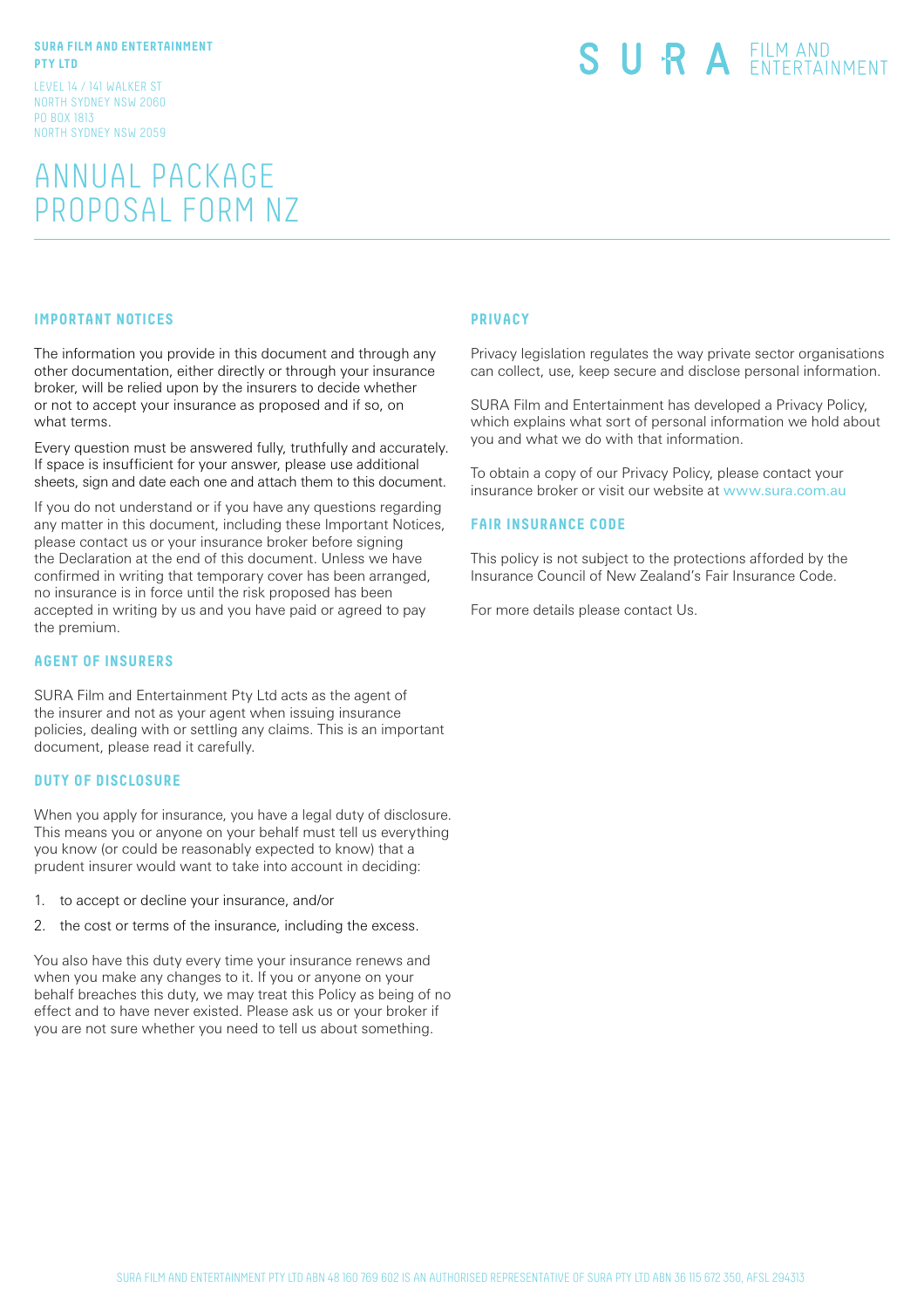|    | 1. Name of Proposer                             |                                                              |                                                                                                                                  |                  |                  |
|----|-------------------------------------------------|--------------------------------------------------------------|----------------------------------------------------------------------------------------------------------------------------------|------------------|------------------|
|    | 2. Address                                      |                                                              |                                                                                                                                  |                  |                  |
| 3. | Telephone No.                                   |                                                              | Facsimile No.                                                                                                                    |                  |                  |
|    | Email Address                                   |                                                              |                                                                                                                                  |                  |                  |
| 4. | Proposer is                                     | (A) Individual                                               | (B) Partnership                                                                                                                  | (C) Company      |                  |
| 5. | Number of Employess                             |                                                              |                                                                                                                                  |                  |                  |
| 6. | Is the Proposer registered for GST?             |                                                              |                                                                                                                                  |                  | l No<br>Yes      |
|    | GST Registration No.                            |                                                              |                                                                                                                                  |                  |                  |
| 7. | Experience of Proposer (Examples)               |                                                              |                                                                                                                                  |                  |                  |
|    |                                                 |                                                              |                                                                                                                                  |                  |                  |
|    |                                                 |                                                              |                                                                                                                                  |                  |                  |
| 8. | Period of Cover                                 |                                                              | From<br>$\sqrt{2}$<br>$\sqrt{2}$                                                                                                 | To<br>$\sqrt{2}$ | $\sqrt{2}$       |
| 9. |                                                 | Type of Productions Proposer is involved in (e.g. TVC, Doco) |                                                                                                                                  |                  |                  |
|    |                                                 |                                                              |                                                                                                                                  |                  |                  |
|    |                                                 |                                                              |                                                                                                                                  |                  |                  |
|    |                                                 |                                                              |                                                                                                                                  |                  |                  |
|    | 10. Proposers Estimated Annual Production Costs |                                                              |                                                                                                                                  |                  |                  |
|    |                                                 |                                                              |                                                                                                                                  |                  |                  |
|    |                                                 |                                                              |                                                                                                                                  |                  |                  |
|    |                                                 |                                                              |                                                                                                                                  |                  |                  |
|    |                                                 |                                                              | 11. Are the productions shot on film, tape or other form of Content Media? (If more than one, please provide a percentage split) |                  |                  |
|    |                                                 |                                                              |                                                                                                                                  |                  |                  |
|    |                                                 |                                                              |                                                                                                                                  |                  |                  |
|    |                                                 |                                                              | 12. Are any special film processes, special film or specialised equipment being used in this production? (imax,                  |                  |                  |
|    |                                                 |                                                              | animation, computer-generated graphics, steadycam, underwater, aerial photography, etc.)                                         |                  | ⊥No<br>  Yes     |
|    | If Yes, please explain                          |                                                              |                                                                                                                                  |                  |                  |
|    |                                                 |                                                              |                                                                                                                                  |                  |                  |
|    |                                                 |                                                              |                                                                                                                                  |                  |                  |
|    |                                                 |                                                              |                                                                                                                                  |                  |                  |
|    |                                                 |                                                              | 13. Will Content Media and camera equipment be tested prior to commencement of Principal Photography?                            |                  | Yes<br>$\Box$ No |
|    | If No, please explain                           |                                                              |                                                                                                                                  |                  |                  |
|    |                                                 |                                                              |                                                                                                                                  |                  |                  |
|    |                                                 |                                                              |                                                                                                                                  |                  |                  |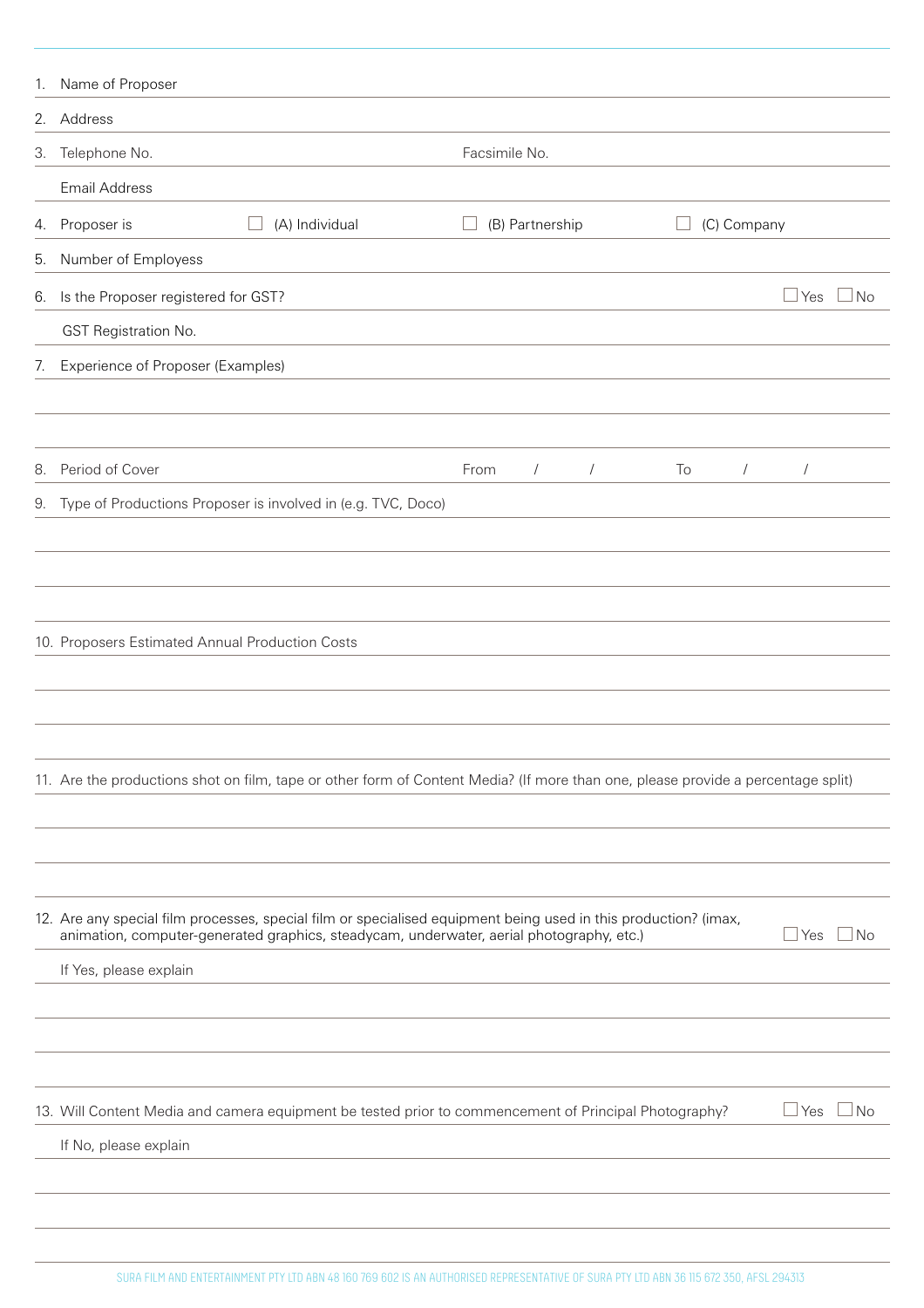| 14. How will Content Media be transported to the processing laboratory (e.g. road, rail, air)                                 |                            |                           |
|-------------------------------------------------------------------------------------------------------------------------------|----------------------------|---------------------------|
| 15. How frequently will Content Media be:                                                                                     |                            |                           |
| Transported<br>a)                                                                                                             |                            |                           |
| Processed<br>b)                                                                                                               |                            |                           |
| View<br>C)                                                                                                                    |                            |                           |
| If not daily, explain in detail how frequently Content Media will be processed and viewed<br>d)                               |                            |                           |
|                                                                                                                               |                            |                           |
|                                                                                                                               |                            |                           |
|                                                                                                                               |                            |                           |
| Will results be viewed daily on a colour monitor?<br>$\Theta$                                                                 |                            | $\Box$ Yes<br>l No        |
| 16. Location to which equipment is returned when not in use                                                                   |                            |                           |
| 17. What measures will be taken to protect equipment while in use and who is responsible?                                     |                            |                           |
|                                                                                                                               |                            |                           |
|                                                                                                                               |                            |                           |
|                                                                                                                               |                            |                           |
| 18. Will equipment be loaned out, hired out or rented out?                                                                    |                            | $\Box$ Yes<br>$\Box$ No   |
| If Yes, please provide copy of Conditions of Business with this proposal.                                                     |                            |                           |
| 19. Indicate by ticking if following security measures are in place at premises where equipment usually resides:              |                            |                           |
| Deadlocks on all external doors                                                                                               | Keyed locks on all windows |                           |
| $\Box$ Local alarm                                                                                                            | $\Box$ Monitored alarm     |                           |
| 20. Will equipment be left in a motor vehicle overnight?                                                                      |                            | $\sqcup$ Yes<br><b>No</b> |
| If Yes, will motor vehicle be parked in a locked garage?                                                                      |                            | $\Box$ Yes<br><b>No</b>   |
| 21. Do all major items have protective transport casing?                                                                      |                            | $\Box$ Yes<br><b>No</b>   |
| If No, how are items protected for transport?                                                                                 |                            |                           |
|                                                                                                                               |                            |                           |
|                                                                                                                               |                            |                           |
|                                                                                                                               |                            |                           |
| 22. Geographical Limits Required                                                                                              | Australia wide             | New Zealand wide          |
|                                                                                                                               | Australia & New Zealand    | Worldwide                 |
| 23. Describe stunts, scenes involving animals, motorcycles, special vehicles, watercraft, aircraft, explosives, pyrotechnics, |                            |                           |
| use of trains/railroad or any other hazardous activities (Attach copy of safety report)                                       |                            |                           |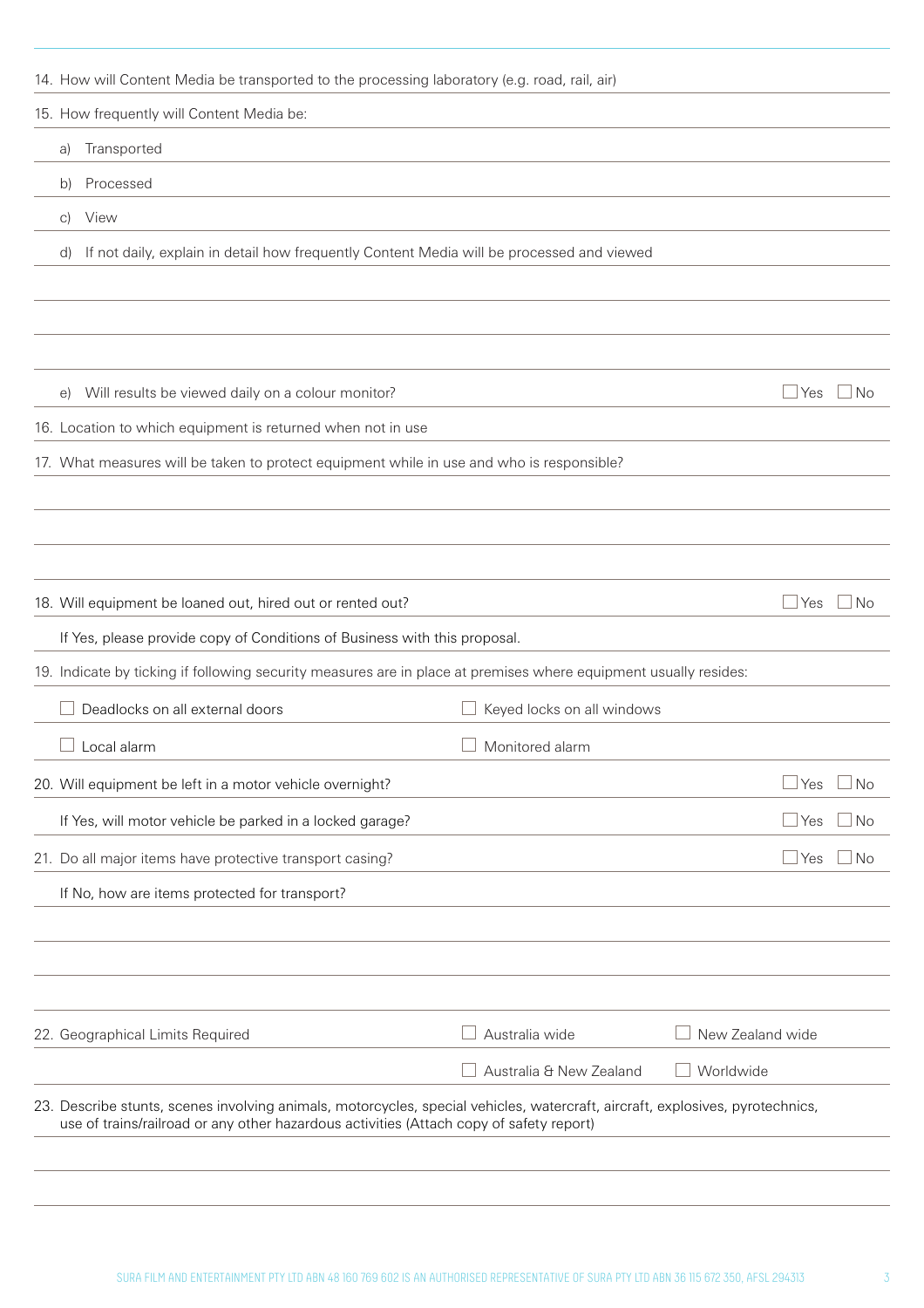| 24. Cast Coverage                                                            |     |                                                 |                                       |                         |  |
|------------------------------------------------------------------------------|-----|-------------------------------------------------|---------------------------------------|-------------------------|--|
| <b>NAME</b>                                                                  | AGE | ROLE                                            |                                       | PERIOD OF COVER         |  |
|                                                                              |     |                                                 |                                       |                         |  |
|                                                                              |     |                                                 |                                       |                         |  |
|                                                                              |     |                                                 |                                       |                         |  |
|                                                                              |     |                                                 |                                       |                         |  |
|                                                                              |     |                                                 |                                       |                         |  |
|                                                                              |     |                                                 |                                       |                         |  |
| 25. Are any persons covered involved in any hazardous activity?              |     |                                                 |                                       | $\Box$ No<br>∐ Yes      |  |
| If Yes, please provide full details                                          |     |                                                 |                                       |                         |  |
|                                                                              |     |                                                 |                                       |                         |  |
|                                                                              |     |                                                 |                                       |                         |  |
|                                                                              |     |                                                 |                                       |                         |  |
| 26. Insurance Requirements: Is Fire Coverage required?                       |     |                                                 |                                       | $\Box$ No<br>$\Box$ Yes |  |
| <b>TYPE OF COVER</b>                                                         |     |                                                 | SUM INSURED (LIMIT ANY ONE OCCURANCE) |                         |  |
| Film Producers Imdemnity (Cast)                                              |     | \$                                              |                                       |                         |  |
| Content Media                                                                |     | $\, \, \raisebox{12pt}{$\scriptstyle \circ$}$   |                                       |                         |  |
| Extra Expense                                                                |     | \$                                              |                                       |                         |  |
| Production Property                                                          |     | \$                                              |                                       |                         |  |
| Owned Equipment<br>a)<br>Non Owned Equipment<br>b)                           |     | \$<br>$\, \, \raisebox{12pt}{$\scriptstyle \$}$ |                                       |                         |  |
|                                                                              |     |                                                 |                                       |                         |  |
| Props, Sets, Wardrobe and Scenery<br>d)                                      |     | \$                                              |                                       |                         |  |
| Money                                                                        |     | \$                                              |                                       |                         |  |
| Liability                                                                    |     | \$                                              |                                       |                         |  |
|                                                                              |     |                                                 |                                       |                         |  |
| 27. Currency Required                                                        |     | <b>AUD</b><br>$\overline{\phantom{0}}$          | $\Box$ NZD                            |                         |  |
| 28. Do all independent contractors have their own public liability coverage? |     |                                                 |                                       | $\Box$ Yes<br>$\Box$ No |  |
| If No, please explain                                                        |     |                                                 |                                       |                         |  |
|                                                                              |     |                                                 |                                       |                         |  |
|                                                                              |     |                                                 |                                       |                         |  |
|                                                                              |     |                                                 |                                       |                         |  |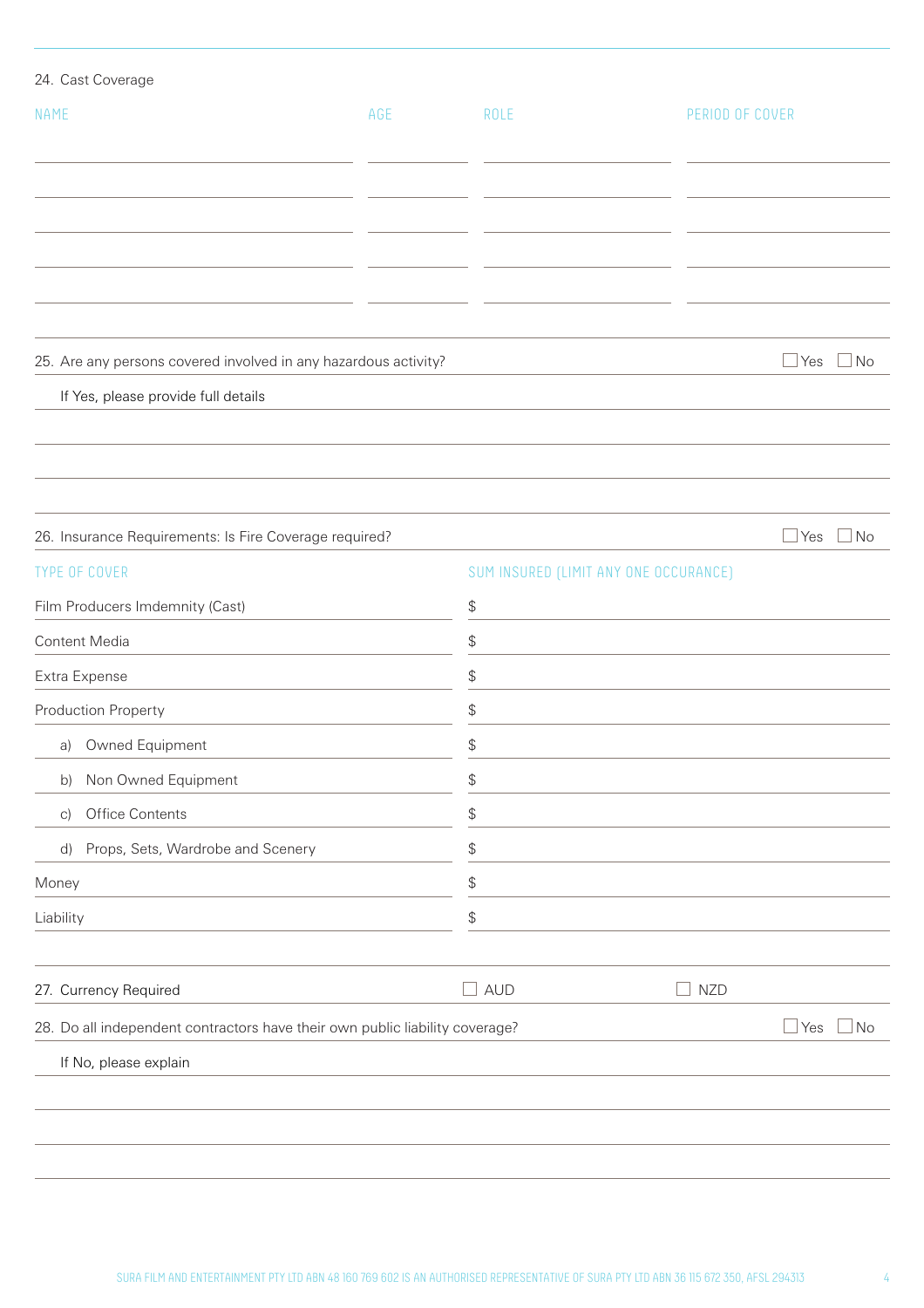| 29. If the Proposer is a company or a private business venture, other than a partnership,<br>please supply the names and addresses of each director                                                                   |              |           |
|-----------------------------------------------------------------------------------------------------------------------------------------------------------------------------------------------------------------------|--------------|-----------|
| 30. Have any of the Proposers ever been convicted of a criminal offence relating to arson, fraud or<br>otherwise involving dishonesty?                                                                                | l Yes        | l No      |
| If Yes, please provide full details                                                                                                                                                                                   |              |           |
|                                                                                                                                                                                                                       |              |           |
| 31. Have any of the Proposers:                                                                                                                                                                                        |              |           |
| Ever had any insurance declined, cancelled or made the subject of special terms or<br>a)<br>conditions?                                                                                                               | Yes          | l No      |
| Lodged a claim on an insurance policy (other than for a motor vehicle or a life policy) during<br>b)<br>the past five (5) years?                                                                                      | ⊥Yes         | ⊥No       |
| Ever had a claim declined by an insurance company?<br>$\mathcal{C}$                                                                                                                                                   | ⊿ Yes        | – I No    |
| If Yes to a), b) or c), please provide full details                                                                                                                                                                   |              |           |
| 32. Have any of the Proposers arranged any other insurance through SURA Film and Entertainment<br>or with any other insurer, which covers the subject matter of this Proposal?<br>If Yes, please provide full details | Yes          | No.       |
|                                                                                                                                                                                                                       |              |           |
| 33. Have any of the Proposers entered into any agreement which would affect your right to make a claim against<br>a responsible Third Party in the event of a claim under the insurance now being proposed?           | Yes          | $\Box$ No |
| If Yes, please provide full details                                                                                                                                                                                   |              |           |
|                                                                                                                                                                                                                       |              |           |
| 34. Is the financial interest of any other person or organisation (for example, a mortgagee or other<br>financier, lessor or principal), to be noted on the policy?                                                   | $\sqcup$ Yes | ⊥No       |
| If Yes, please provide full details                                                                                                                                                                                   |              |           |
|                                                                                                                                                                                                                       |              |           |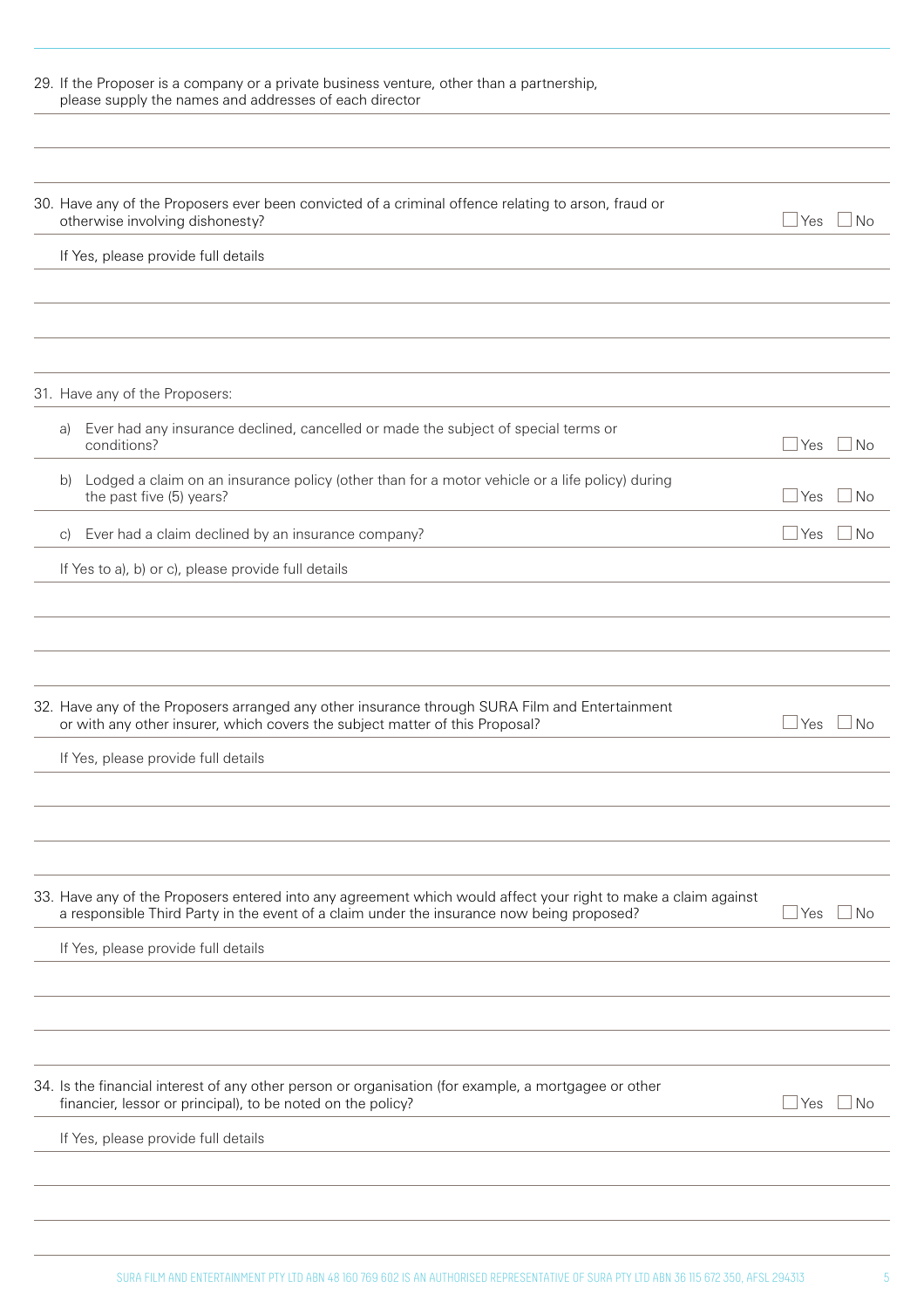| a) | Ever been declared bankrupt?                                                                                        | Yes<br>N <sub>0</sub> |
|----|---------------------------------------------------------------------------------------------------------------------|-----------------------|
|    | If Yes, please provide full details                                                                                 |                       |
|    |                                                                                                                     |                       |
| b) | Been involved in a company or business which became insolvent or subject to any form of<br>solvency administration? | Yes<br>Nο             |
|    | If Yes, please provide full details                                                                                 |                       |
|    |                                                                                                                     |                       |